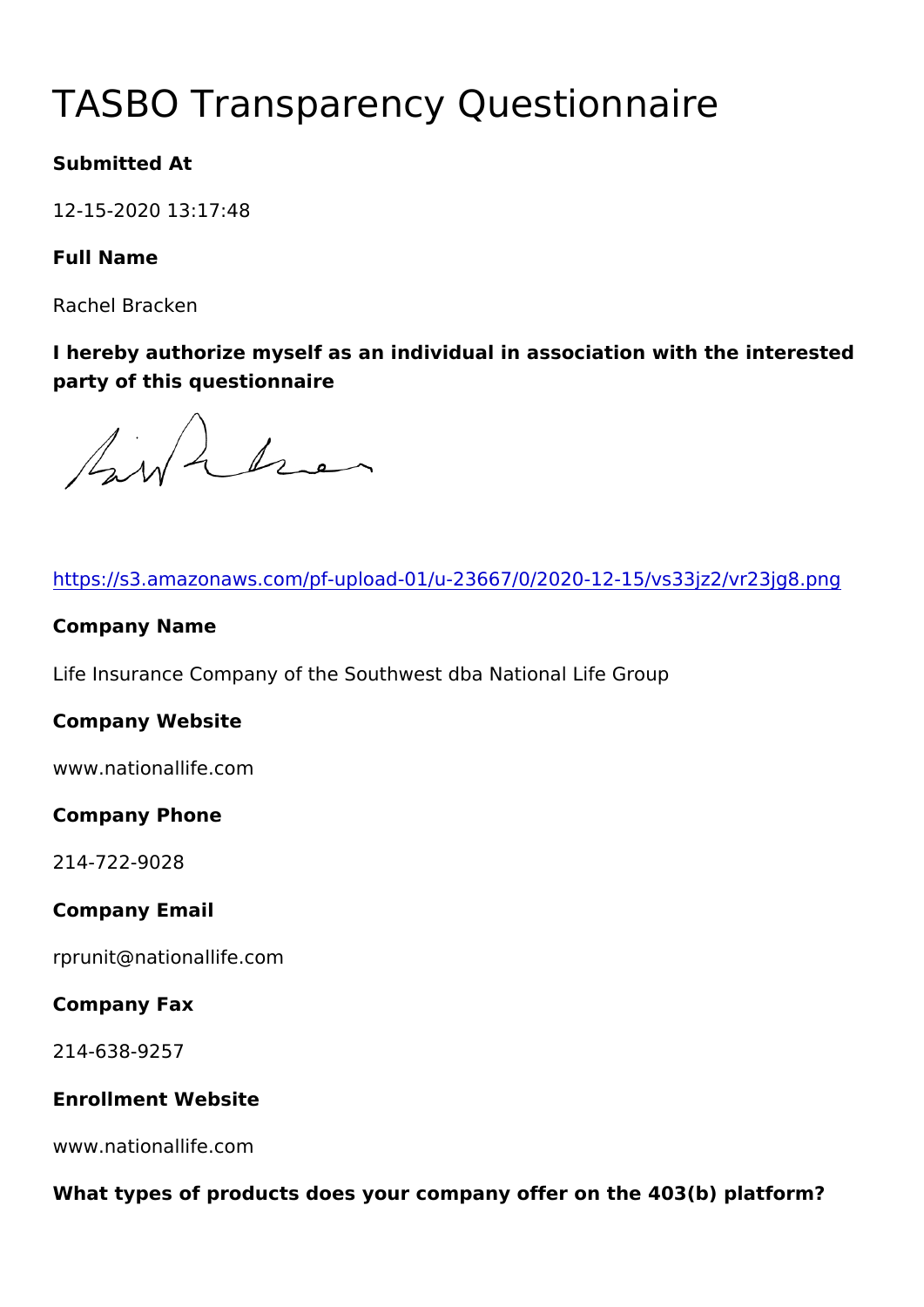Mutual Funds Platform, Fixed Annuities, Indexed Annuities

#### **What are your 403(b) Assets Under Management?**

>\$10B

#### **What is your rating?**

S&P (AA+ / AA / AA- / A+ / A / A- / BBB+ / BBB / BBB- / BB+ / BB / BB- / B+ / B / B- / CCC+ / CCC / CCC- / D / None), Moody's (Aaa / Aa1 / Aa2 / Aa3 / A1 / A2 / A3 / Baa1 / Baa2 / Baa3 / Ba1 / Ba2 / Ba3 / B1 / B2 / B3/ Caa1 / Caa2/ Caa3/None)

#### **Is your organization licensed by Texas Department of Insurance (TDI)?**

Yes

**Is your organization in compliance with minimum capital and surplus requirements, including applicable risk-based capital and surplus requirements prescribed by rules adopted by TDI and supporting documentation?**

Yes

**As of 9/1/2019, do you agree to offer and sell only products that met former Teacher Retirement System of Texas (TRS) Requirements as of 9/1/2019?**

Yes

**Has your organization ever been petitioned into bankruptcy or insolvency in the last 10 years?**

No

## **Has your organization or any of its officers been cited, or reprimanded by any regulatory agency within the past ten years?**

No

#### **What enrollment options does your company offer?**

Online, Mail, Phone, Representative Only

#### **How are clients able to make changes to their accounts?**

Online, Mail, Phone, Representative Only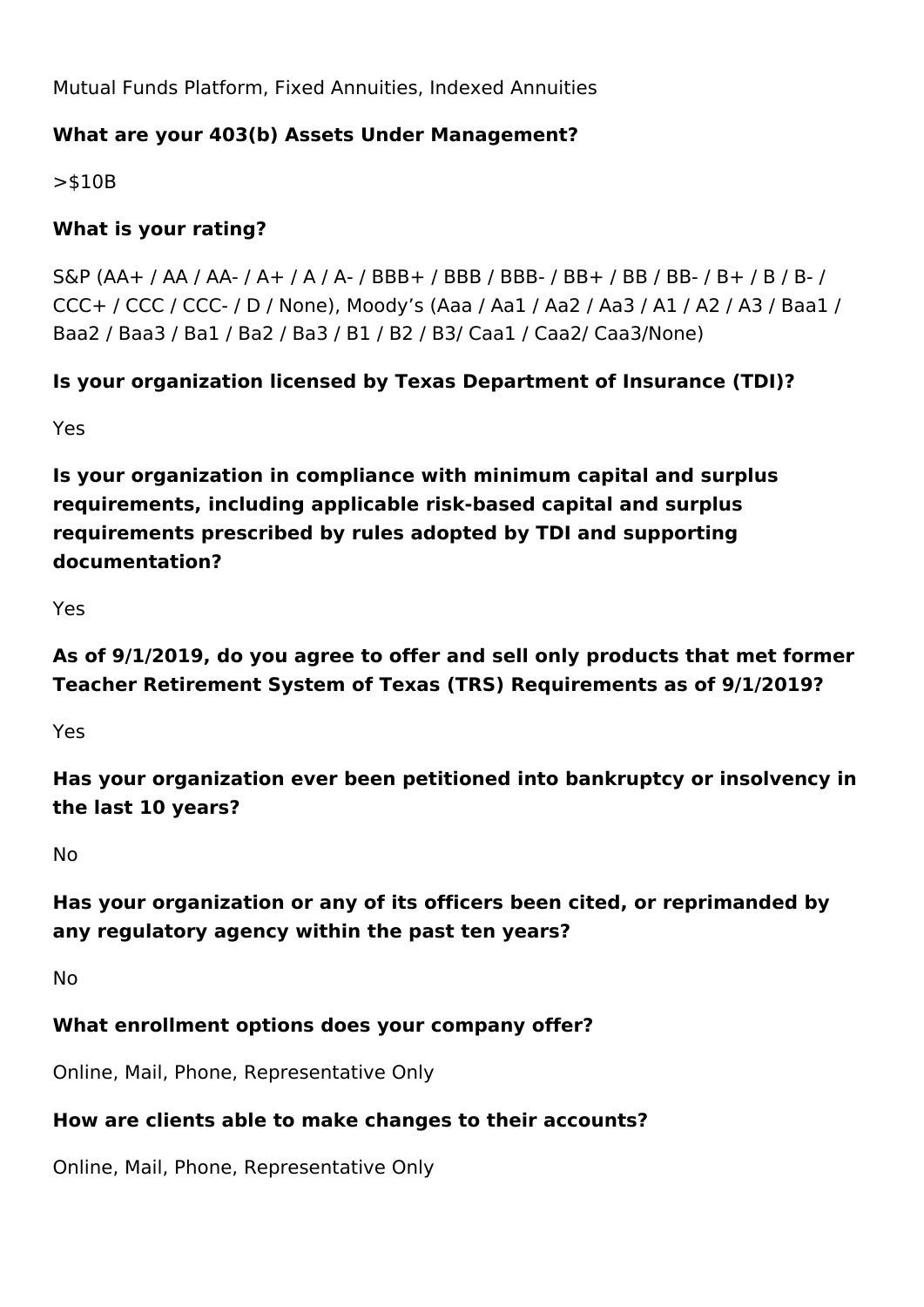## **Do you offer specific investment advice to individual 403(b) account holders?**

Yes

**Does your organization have experience in providing 403(b) qualified investment products and have a specialized department dedicated to the service of 403(b) qualified investment products?**

Yes

**Does your organization require that each of its representatives are properly licensed and qualified, by training and continuing education, to sell and service the company's eligible qualified investments?** 

Yes

## **Does your sales force consist of captive agents or brokers?**

Captive Agents, Brokers

## **What products do you currently actively offer?**

Mutual Funds- Platform Access, Fixed Annuities, Indexed Annuities

## **What is your management fee?**

0.05%

## **What are your Distribution and/or service 12b-1 Expenses?**

1.00%

## **What are your Other Fees & Expenses?**

TPA and 3(38) vendor dependent

## **What are your Acquired Fund Fees & Expenses?**

N/A

## **Do you allow loans?**

Yes

## **If yes, what is your Loan Fixed Dollar Fee?**

100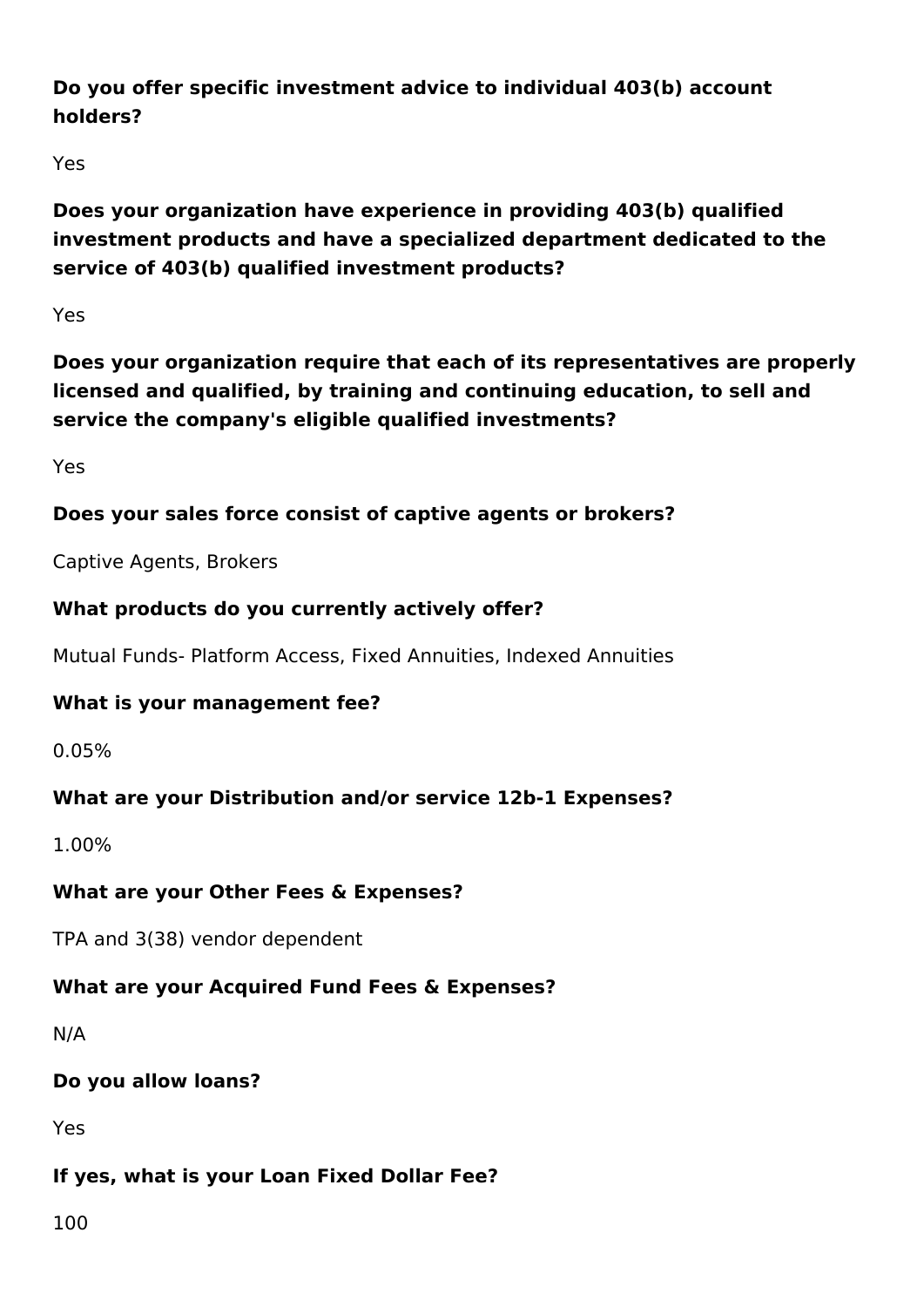## **If yes, what is your Loan Interest Rate?**

variable

#### **If yes, who keeps the interest?**

Company

#### **Do you have annual fees?**

Yes

#### **If yes, what are your annual fees?**

GLIR riders are 1.00% or 100 basis points

#### **Do you have any Surrender Charges or Withdrawal Fees?**

Yes

#### **If yes,**

7-10%

#### **If yes, what is your Surrender Period?**

7-10 Years

#### **Do you allow loans?**

Yes

#### **If yes, what is your Loan Fixed Dollar Fee?**

None

#### **What is your Net Loan Interest Rate?**

Variable

## **What is your fixed current interest rate?**

New contracts are being issued with a 1.00% rate

#### **What is your guaranteed interest rate?**

0.00% Floor

## **Does the guaranteed interest rate apply to the entire portfolio balance?**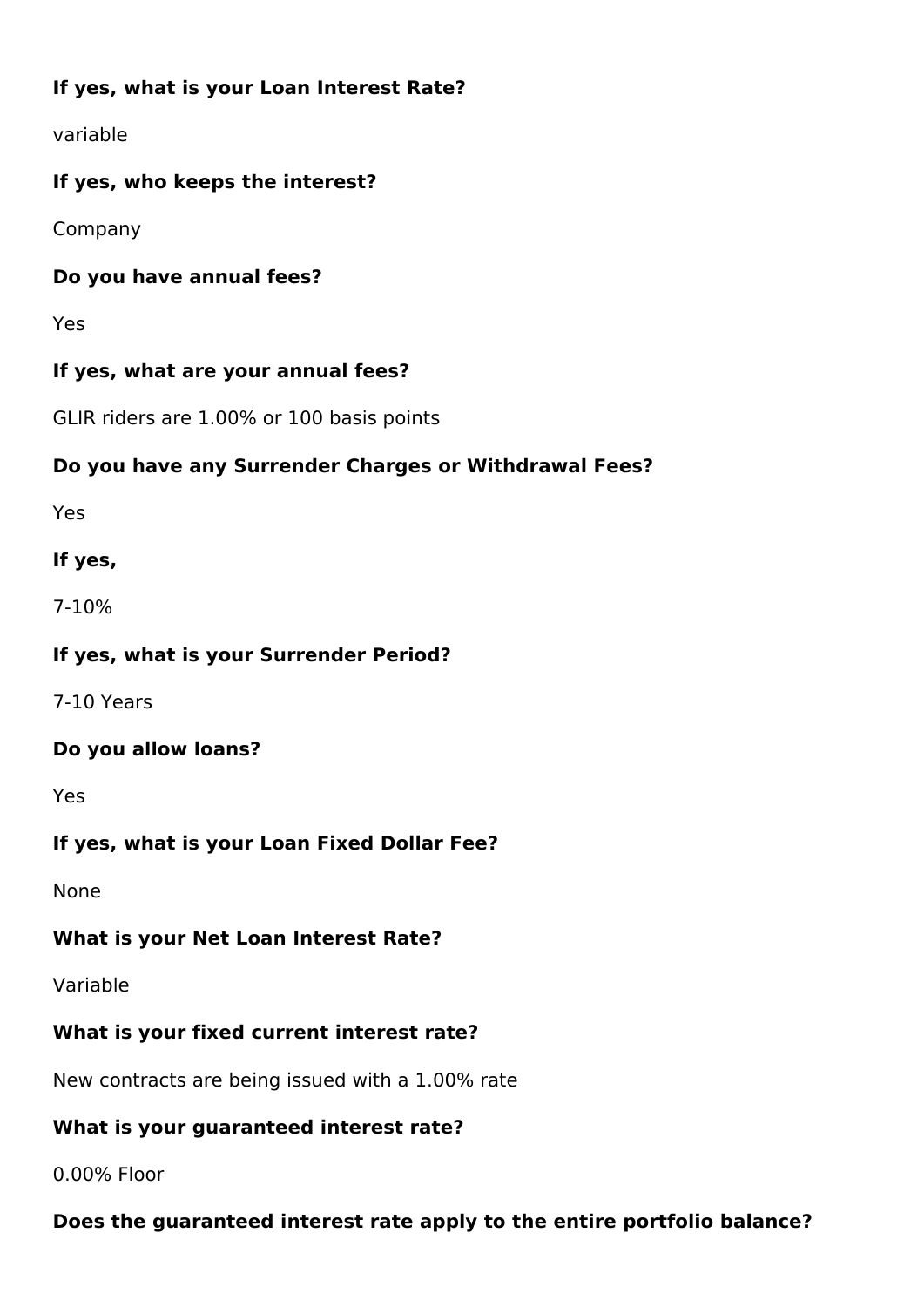Yes

#### **Do you offer any bonus rates?**

No

#### **Do you have annual fees?**

Yes

#### **If yes, what are your annual fees?**

GLIR riders are 1.00% or 100 basis points

#### **Do you have any Surrender Charges or Withdrawal Fees?**

Yes

#### **If yes,**

7-10%

#### **If yes, what is your Surrender Period?**

7-10 Years

#### **Do you allow loans?**

Yes

#### **If yes, what is your Loan Fixed Dollar Fee?**

None

#### **What is your Net Loan Interest Rate?**

Variable

#### **What is your fixed current interest rate?**

New contracts are being issued with a 1.00% rate

#### **What is your guaranteed interest rate?**

0.00% floor

#### **What is your crediting formula?**

Varies by contract based on indices chosen by each participant.